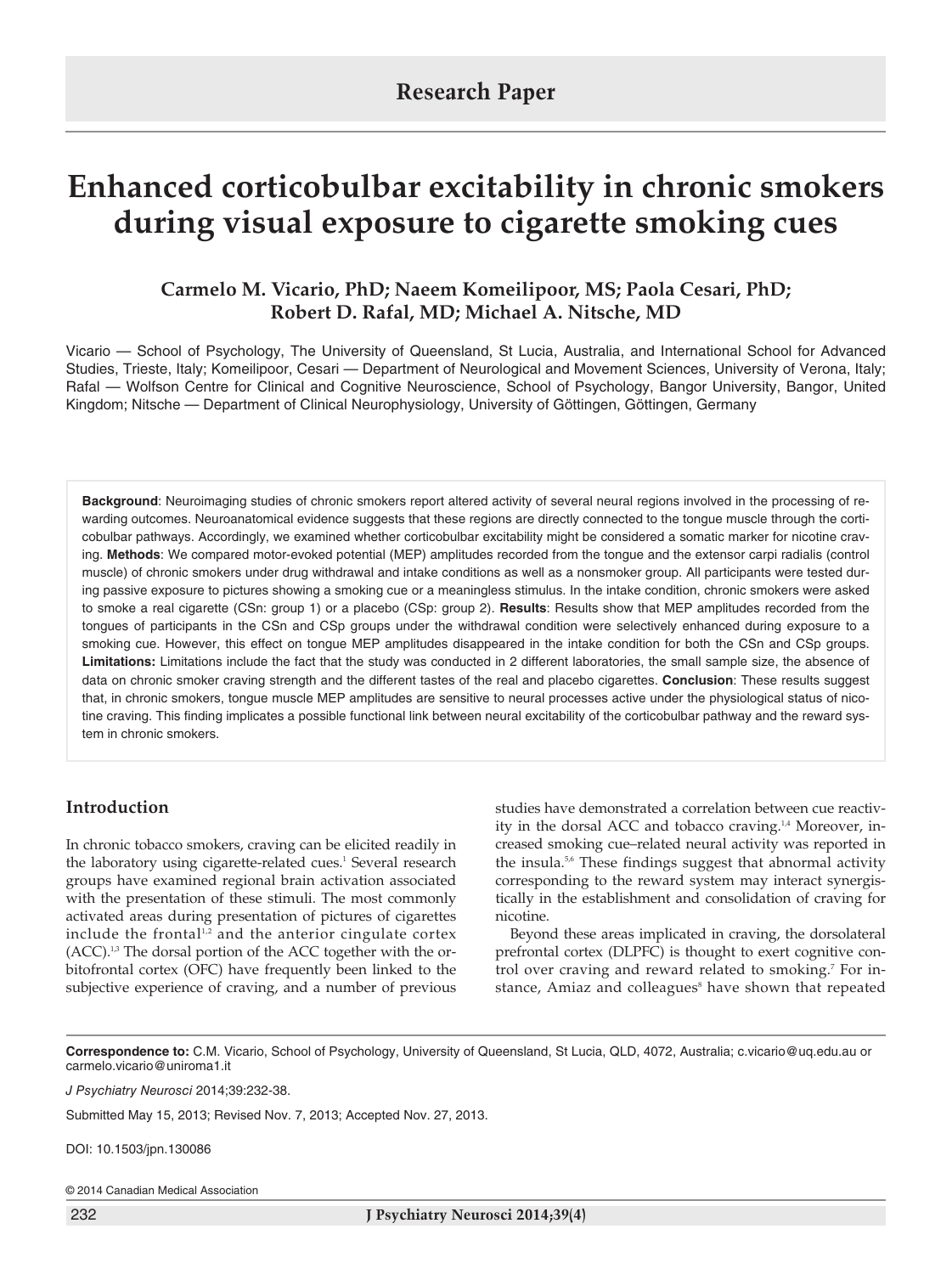high-frequency transcranial magnetic stimulation (rTMS) over the DLPFC reduces cigarette craving and consumption. The therapeutic efficiency of rTMS in modulating craving might be at least partially related to its impact on the mesostriatal and mesolimbic dopaminergic system, regions of the reward system that are known to be disturbed in chronic smokers.<sup>2,9</sup>

This suggestion is supported by the study of Strafella and  $\text{colleagues}^{10}$  showing that rTMS of the prefrontal cortex (PFC) induces the release of endogenous dopamine (DA) in the ipsilateral caudate nucleus. Moreover, a recent functional magnetic resonance imaging (fMRI) study<sup>11</sup> has shown that the DLPFC is the exclusive entry point of information about reward in the mesolimbic network and that anticipated reward availability causes ventral tegmental area activation only via its effect on the DLPFC.

Nicotine-related craving or withdrawal effects might also involve wider cortical areas that are not directly related to craving, such as the motor cortex, and thus might have a more general impact on brain functions. For example, Lang and colleagues<sup>12</sup> reported corticospinal hypoexcitability in chronic smokers. On the other hand, increased corticospinal excitability in chronic smokers during nicotine withdrawal compared to nonsmokers was recently reported in another study.<sup>13</sup>

Here we applied single pulse TMS to compare motor cortex excitability in chronic smokers under withdrawal and nicotine intake conditions. Based on research showing anatomo-functional links between the corticomotor representation of the tongue muscle and several neural structures of the reward system we sought to demonstrate abnormal and specific corticobulbar excitability in chronic smokers that could relate with craving for nicotine.

Among the neural targets of the corticobulbar tract, the hypoglossal motor neurons and the nucleus of the solitary tract (NTS) are of particular relevance. Interestingly, both neural structures are sensitive to nicotine. For example, a recent study $14$  has shown that chronic exposure to nicotine, which affects the activity of the reward system<sup>15</sup> during both embryonic development and the first week of life, alters neurotransmission and excitability of hypoglossal motor neurons of rats. Moreover, Simons and colleagues<sup>16</sup> have reported nicotine suppression of gustatory responses of neurons in the NTS of rats. Further evidence in support of this link between the motor tongue area and reward system is provided in a study by Alipour and colleagues,<sup>17</sup> which documented the presence of projections between the corticomotor tongue area and several cortical and subcortical regions involved in the processing of rewarding outcomes, such as the ventrolateral prefrontal cortex (VLPFC), OFC, ACC, agranular and granular insula, ventral putamen, caudate nucleus and amygdala in the Saguinus fuscicollis monkey. By contrast, limb regions of the motor cortex do not project to the OFC or insula in this species. Finally, Chung and colleagues<sup>18</sup> have recently shown that deep brain stimulation of the globus pallidus internus, a neural region firing in response to reward contingencies during task<sup>19</sup> and reinforcement learning, <sup>20</sup> normalized tongue movements in 2 patients affected by tongue protrusion dystonia.

Based on these observations, one might expect corticobulbar excitability to be sensitive to, and modulated by, altered reward representation of several compounds<sup>21</sup> (e.g., food craving in individuals with anorexia nervosa<sup>22</sup>) as well as being sensitive to rewarding/punishing outcomes. 23

In the present study, we explored corticobulbar and corticospinal excitability of 2 groups of chronic smokers under nicotine withdrawal and intake conditions, with intake involving either nicotine (CSn) or placebo (CSp). An age-matched nonsmoker group underwent a single experimental session, and data were compared with that of both chronic smoker groups.

We predicted selective enhancement of corticobulbar excitability the CSn and CSp groups in the withdrawal condition during visual exposure to smoking cues compared to control stimuli, enhanced corticobulbar excitability in the CSn and CSp groups in the withdrawal compared to the intake condition, and enhanced corticobulbar excitability in the CSn and CSp groups in the withdrawal condition compared to the control group during visual exposure to smoking cues.

## **Methods**

#### *Participants*

We recruited chronic smokers from the Universities of Trieste and Verona (Italy); those recruited from the University of Trieste composed the CSn group and those from the University of Verona composed the CSp group. We recruited an ageand sex-matched group of healthy, nonsmoking controls from the University of Trieste, whom we tested in a single session with the same paradigm. All experiments were run by the same researcher; a second researcher and laboratory was involved when testing the CSp group.

General exclusion criteria were cardiac pacemaker; metal implants in the head; age younger than 18 or older than 40 years; current medication; current or previous neurological, psychiatric, or medical conditions; pregnancy or breastfeeding; and current or previous drug (other than nicotine) or alcohol abuse. Chronic smokers had to be continuous and uninterrupted consumers of at least 10 cigarettes per day in the 4 years preceding the study. To induce a mild but clinically important physiological sensation of withdrawal, we asked chronic smokers to smoke their last cigarette 4 hours before the beginning of the individual experimental session. Nonsmokers had to be without a history of continuous smoking and without occasional nicotine consumption in the 4 years preceding the study. The study was conducted according to the Declaration of Helsinki. All participants gave their written informed consent. The study was approved by the ethical committee of the University of Verona, and the process of ethical evaluation performed by the University of Verona was examined and accepted by the International School for Advanced Studies (ISAS) in Trieste.

#### *Electromyographic and TMS recording*

We obtained electromyographic (EMG) recordings using a Biopac system MP 150 device (ISAS laboratory) or a Digitimer D360 8-channel and CED Power 1401 device (University of Verona laboratory). The EMG signals were band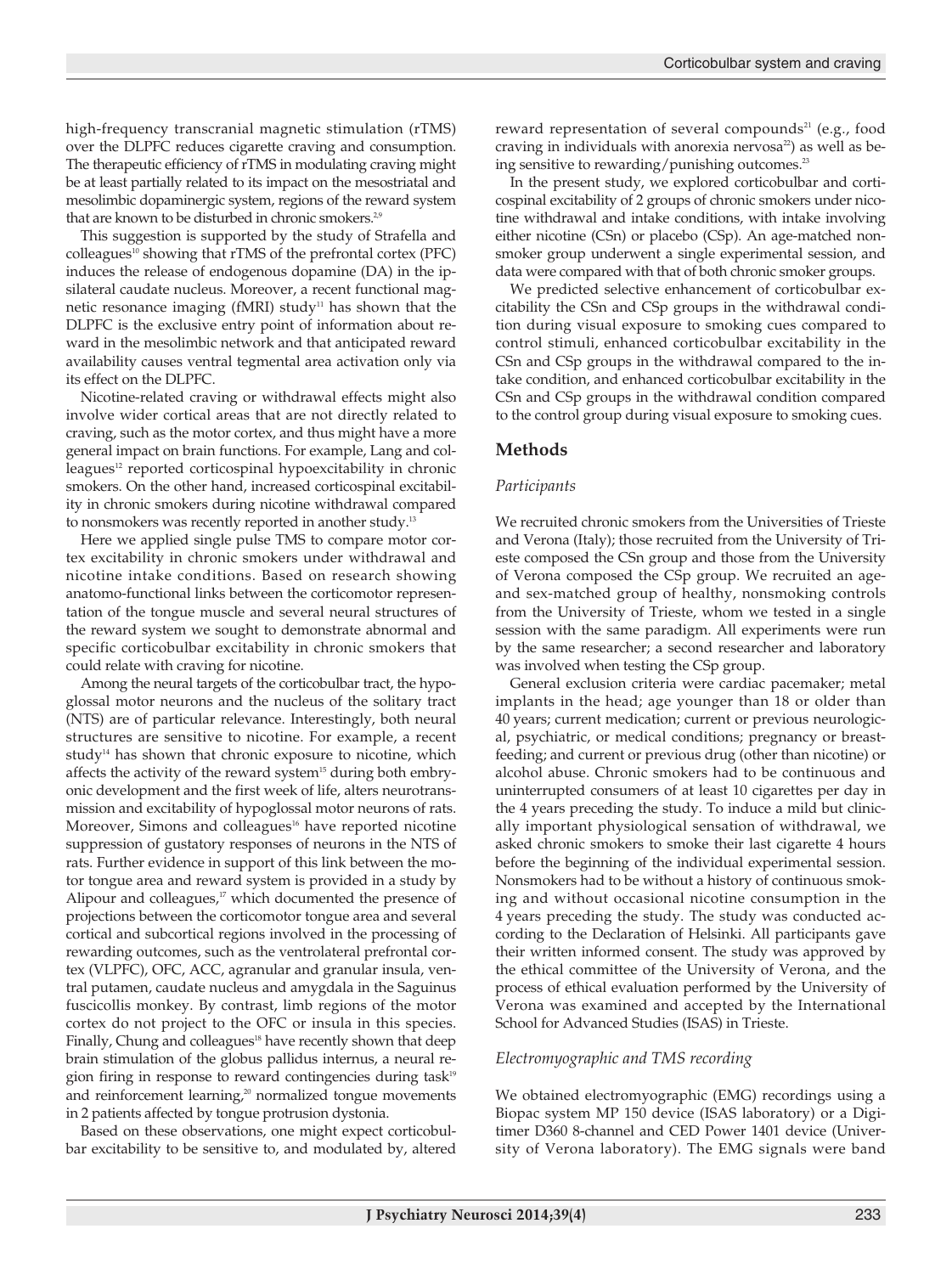filtered (20 Hz–2.5 kHz, sampling rate 10 kHz), digitized and stored for offline analysis. Two different types of electrodes montages were proposed for obtaining motor-evoked potentials (MEPs) from the extensor carpi radialis (ECR) muscle (corticospinal stimulation) and the tongue (corticobulbar stimulation). For the ECR, pairs of Ag-AgCl surface electrodes (1 cm diameter) were placed over the muscle belly (active electrode) and the associated joint or tendon (reference electrode) in a classic belly–tendon montage. The ground electrode was placed over the dorsal part of the elbow. For the tongue, a pair of Ag-AgCl surface electrodes (1 cm diameter) was pasted on plastic buttons and fixed on a spring of iron zinc (see the Appendix, Fig. S1, available at jpn.ca).

## *Visual stimuli*

The experimental visual stimuli consisted of 2 target figures depicting lit cigarettes and a control picture obtained by creating a scramble of the 2 target figures (see the Appendix, Fig. S1). The stimuli subtended a visual angle of about 9.3° and were perceived effortlessly by the participants at a distance of 60 cm from the computer screen. During the experimental blocks, participants were seated comfortably in a dimly lit room at a distance of 80 cm from a computer screen (ISAS laboratory: Samsung, 17 inches, 60 Hz refresh rate; University of Verona laboratory: Asus, 17 inches, 60 Hz refresh rate).

## *Procedure*

Chronic smokers were tested in 2 consecutive sessions lasting approximately 120 min in total. Nonsmoking controls were tested in a single session lasting approximately 80 min. The MEP amplitudes from either the ECR or the tongue muscle were recorded in separate blocks. The muscle stimulation order was counterbalanced across participants. Each session consisted of 1 experimental block of 32 trials (16 smoking cues and 16 scramble configurations) and lasted for 5 minutes. To be sure that participants correctly recognized the displayed visual stimuli, first the stimuli were presented, and the participants were asked to report what they had seen. Therefore, they were instructed to pay attention to the visual stimuli presented on the screen. The inter-trial interval was 7000 ms. During each experimental block, participants were presented with 16 pictures of lit cigarettes (2 figures repeated 8 times) and 16 times with the scrambled pictures. Thus, 32 MEPs per block were obtained (16 MEPs obtained for each muscle–stimulus combination). Smoking cues and control items were presented randomly within each block, which diminishes habituation effects. Each stimulus appeared at the centre of the screen for 1500 ms. During stimulus presentation, a single pulse of TMS was delivered over the participants' muscle in the optimal scalp position at an intensity of 120% of resting motor thresholds (rMT). The magnetic stimulation was delivered randomly between 1000 and 1300 ms from stimulus onset to avoid priming effects that might influence MEP amplitude.<sup>24,25</sup> The TMS frequency during the experimental blocks was less than 0.1 Hz to avoid the possible influence of TMS on motor cortex excitability. <sup>26</sup> For inducing nicotine withdrawal, chronic smokers were required to smoke

their last cigarette no later than 4 hours before the beginning of the testing session. During the intake phase, participants were led out of the laboratory to smoke a cigarette (nicotine v. placebo) until they felt satisfaction. The CSn participants were required to smoke a cigarette of their usual brand. The CSp participants were required to smoke a nicotine- and tobacco-free cigarette (NTB herbal & peppermint cigarettes, 0% tobacco, 0% nicotine, 3 mg tar) bought in a pharmacy.

#### *Data analysis*

The MEP amplitudes that fell 2.5 standard deviations (SDs) above or below the mean for each experimental condition (1.2% of trials) or single trials contaminated by muscular preactivation (3.6% of trials) were excluded as outliers and precontracted trials. One chronic smoker participant recruited at the University of Trieste, whose mean MEP amplitudes were outliers (MEP amplitudes > 3 SDs from the mean) with respect to the group average was excluded. Raw MEP amplitudes were converted into *z* scores and analyzed. We decided to standardize raw data to control for the between-group difference in the baseline condition (see the Appendix for details), probably due to some difference in the experimental setting of the 2 laboratories.

We performed a repeated-measures analysis of variance (ANOVA) to compare MEP amplitudes of chronic smokers under the withdrawal condition with those of controls. We entered MEP amplitudes in a  $3 \times 2 \times 2$  factorial design ANOVA with group (CSn, CSp, control), muscle (tongue, ECR) and visual stimulus (smoking cue, scramble) as main factors. We performed a second  $3 \times 2 \times 2$  repeated-measures ANOVA to compare chronic smokers under the intake condition and controls. Finally, we compared both groups of chronic smoker participants in a  $2 \times 2 \times 2 \times 2$  ANOVA with group (CSn, CSp), condition (withdrawal, intake), muscle (tongue, ECR) and visual stimulus (smoking cue, scramble) as main factors. Post hoc comparisons were performed using the Duncan test, and we considered results to be significant at  $p < 0.05$ .

## **Results**

Twenty university students participated in the study; 11 (5 men and 6 women, mean age  $23.3 \pm 2.54$  yr) in the CSn group and 9 (5 men and 4 women, mean age  $22.5 \pm 2.18$  yr) in the CSp group. There were 10 participants (6 men and 4 women, mean age  $23.2 \pm 5.18$  yr) in the control group. Two participants (1 in the CSn group and 1 in the control group), were left-handed according to the Standard Handedness Inventory,<sup>2</sup> and all participants had normal or corrected-tonormal visual acuity. With the exception of 5 participants (2 in the CSn group, 1 in the control group and 2 in the CSp group), all participants were new to TMS methodology.

We compared rMT of both tongue and ECR muscles between chronic smokers and controls. We detected a main effect for the group factor  $(F_{127} = 5.85, \eta p^2 = 0.178, p = 0.022)$  with a lower rMT in chronic smokers (mean  $43.4 \pm 1.347$ ) than controls (mean  $49 \pm 1.857$ ). The group  $\times$  muscle interaction factor was also significant ( $F_{1,27} = 4.75$ ,  $np^2 = 0.149$ ,  $p = 0.038$ ). Post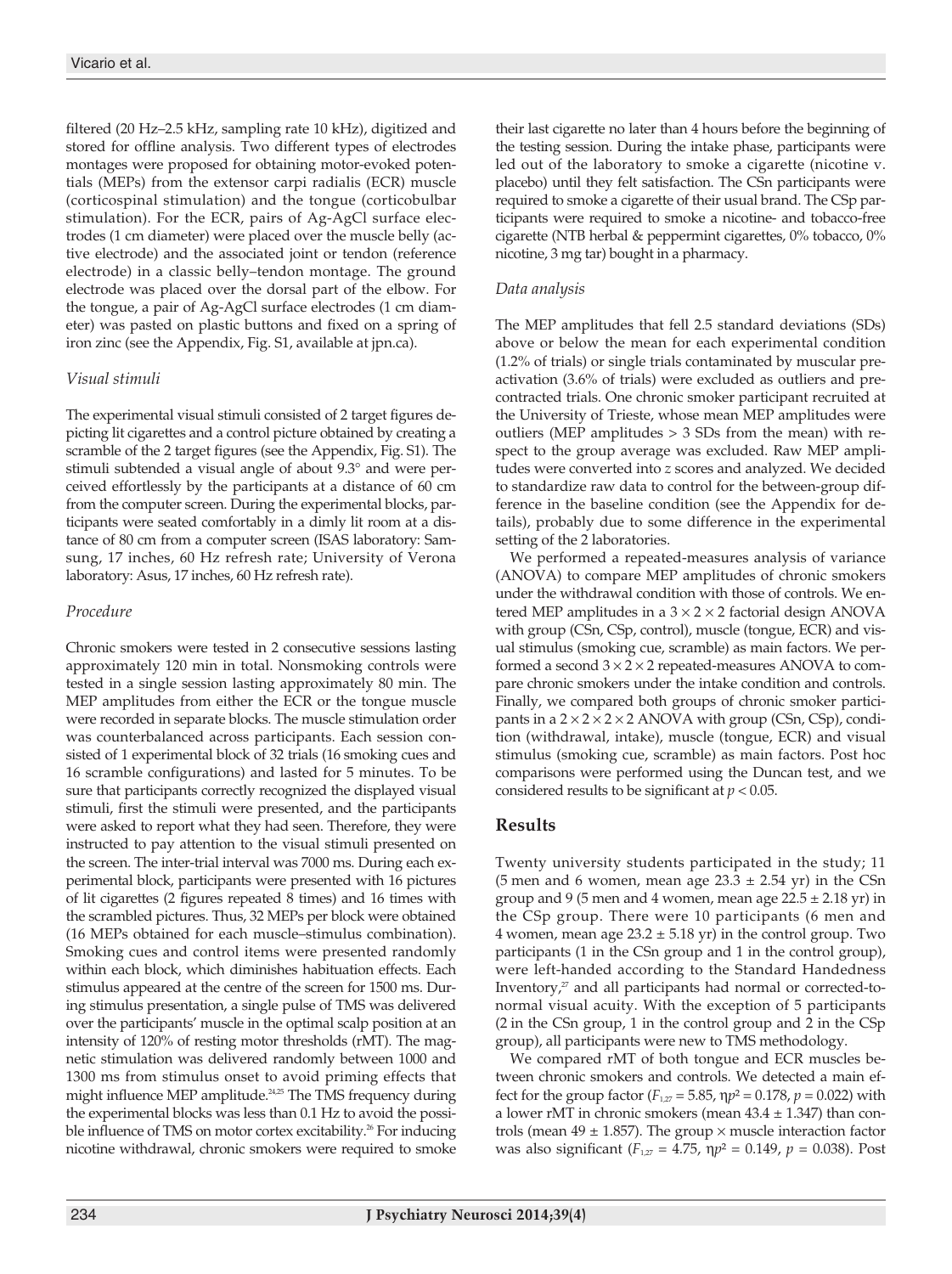hoc comparisons showed that rMT of the tongue was significantly lower in chronic smokers (mean  $41.5 \pm 2.172$ ) than controls (mean  $52.5 \pm 2.994$ ,  $p = 0.003$ ). No difference was observed for the ECR ( $p = 0.97$ ). Finally, the main effect of muscle was not significant ( $F_{1,27} = 0.403$ ,  $\eta p^2 = 0.014$ ,  $p = 0.53$ ).

We also compared raw MEP amplitudes for the scramble configuration stimulus (i.e., baseline), to evaluate betweengroup differences not related to the experimental manipulation (i.e., smoking cue). Results showed a significant group  $\times$ condition interaction. In particular, we found wider MEP amplitudes in the CSn group than the CSp group under the intake condition (refer to the Appendix for details).

The MEP amplitude analysis for the CSn and CSp groups under the withdrawal condition and for the control group showed no significant main effect of group ( $F_{2,26}$  = 2.309,  $np^2$  = 0.150,  $p = 0.12$ ) or muscle ( $F_{1,26} = 0.556$ ,  $\eta p^2 = 0.020$ ,  $p = 0.46$ ). No significant differences occurred for the group  $\times$  muscle ( $F_{226}$  = 1.55,  $np^2 = 0.106$ ,  $p = 0.23$ ) and stimulus  $\times$  group ( $F_{2,26} = 0.984$ ,  $\eta p^2 = 0.070$ ,  $p = 0.39$ ) interactions. The main effect of stimulus  $(F_{126} = 4.86, \eta p^2 = 0.157, p = 0.036)$ , muscle × stimulus  $(F_{126} = 9.98,$  $np^2 = 0.277$ ,  $p = 0.004$ ) and muscle  $\times$  stimulus  $\times$  group ( $F_{2,26}$  = 3.37,  $np^2 = 0.206$ ,  $p = 0.049$ ) interactions were significant. Post hoc comparisons showed increased tongue muscle MEP amplitudes in both the CSn and CSp groups under the withdrawal condition during presentation of smoking cues compared to the scramble stimuli (CSn:  $p = 0.006$ ; CSp:  $p = 0.005$ ). This difference was not present in the control group ( $p = 0.94$ ). The betweengroup analysis showed that tongue MEP amplitudes were significantly enhanced in both the CSn and CSP groups compared to controls during visual exposure to smoking cues (CSn:  $p =$ 0.022; CSp:  $p = 0.013$ ). No significant differences were detected for the scramble stimulus ( $p = 0.08$  and  $p = 0.09$ ; Fig. 1A).

With regard to the ANOVA in which we compared MEP amplitudes between the chronic smokers under the intake condition and controls, no significant main effects of muscle  $(F_{1,16} = 0.358, \eta p^2 = 0.013, p = 0.56$ , group  $(F_{2,26} = 2.21; \eta p^2 = 0.013)$ 0.145,  $p = 0.13$ ) and stimulus ( $F_{1,26} = 0.210$ ,  $np^2 = 0.008$ ,  $p = 0.65$ ) were detected. Likewise, the group  $\times$  muscle ( $F_{2,26} = 0.196$ ,  $\eta p^2 = 0.014$ ,  $p = 0.82$ ), muscle  $\times$  stimulus ( $F_{1,26} = 0.003$ ,  $\eta p^2$  < 0.001,  $p = 0.95$ ), group  $\times$  stimulus ( $F_{2,26} = 0.654$ ,  $\eta p^2 = 0.047$ ,  $p =$ 0.53) and group  $\times$  muscle  $\times$  stimulus ( $F_{226} = 0.094$ ,  $np^2 = 0.007$ ,  $p = 0.91$ ) interactions were not significant (Fig. 1B).

Finally, we compared MEP amplitudes of the CSn and CSp groups under withdrawal and intake conditions. No main effects of group  $(F_{1,17} = 0.797, \eta p^2 = 0.044, p = 0.39)$ , muscle  $(F_{1,17} = 0.001, \eta p^2 < 0.001, p > 0.99)$  and condition  $(F_{1,17} = 2.31,$  $np^2 = 0.119$ ,  $p = 0.15$ ) were detected. The main effects of stimulus ( $F_{1,17} = 5.151$ ,  $\eta p^2 = 0.232$ ,  $p = 0.037$ ), muscle  $\times$  stimulus  $(F_{1,17} = 7.291, \eta p^2 = 0.300, p = 0.015)$  and condition  $\times$  muscle  $\times$ stimulus ( $F_{1,17}$  = 9.288,  $np^2$  = 0.353,  $p = 0.007$ ) interactions were significant. Post hoc analyses showed that smoking cues enhanced tongue MEP amplitudes compared to scramble stimuli in the withdrawal condition ( $p < 0.001$ ). Moreover, tongue MEP amplitudes recorded during exposure to smoking cues under the withdrawal condition were significantly larger than those recorded under the intake condition  $(p =$ 0.020). On the other hand, tongue MEP amplitudes recorded during exposure to the scramble stimuli under the withdrawal condition were significantly lower than those recorded under the intake condition ( $p = 0.034$ ; Fig. 1C). No other significant differences were detected.

#### **Discussion**

The results of our study show stimulus-related cortical excitability alterations in chronic smokers, specifically in motor neurons projecting to a muscle that has strong connections with the reward system. Corticomotor excitability of chronic smokers has been explored recently in two TMS studies. 12,13 Lang and colleagues<sup>12</sup> investigated chronic smoker excitability with single and paired pulse TMS to the left primary motor cortex as well as short latency afferent inhibition by combining median nerve stimulation and motor cortex TMS. They found that, compared with nonsmoking controls, chronic smokers showed a significantly larger amount of short latency afferent inhibition, which is thought to depend on the activity of cholinergic inhibitory circuits produced by somatosensory inputs. Moreover, the TMS-evoked inhibitory cortical silent period was prolonged, whereas paired pulse intracortical facilitation and MEPs during moderate contraction were reduced. The results of the study by Grundey and colleagues<sup>13</sup> document enhanced short interval afferent inhibition and diminished intracortical facilitation in smokers under a nicotine withdrawal condition.

Our data are consistent with the pattern of increased inhibition reported in these studies with regard to the baseline stimulus (i.e., scramble stimulus). However, several important methodological differences between the present study and these investigations (i.e. the study of corticobulbar system, the use of smoking cues, the use of nicotine or placebo cigarette in contrast to the nicotine patch used in the study of Grundey and colleagues<sup>13</sup>) limit interstudy comparability.

We chose the present experimental design to test the hypothesis that corticobulbar excitability could be a somatic marker sensitive to abnormal activity of the reward system in our clinical population (e.g., chronic smokers), which relates to their addiction to nicotine.

The main result of the present study is that, compared with meaningless scrambled stimuli, visual exposure to smoking cues selectively increased corticobulbar motor excitability in both the CSn and CSp groups under the withdrawal condition. In contrast, no changes of corticobulbar motor excitability were reported in nonsmoking controls. On the other hand, corticobulbar excitability of both the CSn and CSp groups did not differ with regard to the nicotine content of the cigarettes (nicotine or placebo). In these conditions, cortical excitability of chronic smokers was similar to that of the nonsmokers. Critically, no changes of excitability were detected for any group of participants. Finally, rMT of chronic smokers was lower than in controls, and this difference was selective for the tongue muscle.

#### *Change of corticobulbar excitability during visual exposure to smoking cues: Embodied action or embodied craving?*

Prior evidence found increased activity of the action observation network (AON) in chronic smokers looking at smoking cue– related stimuli. 28,29 The AON has been considered recently as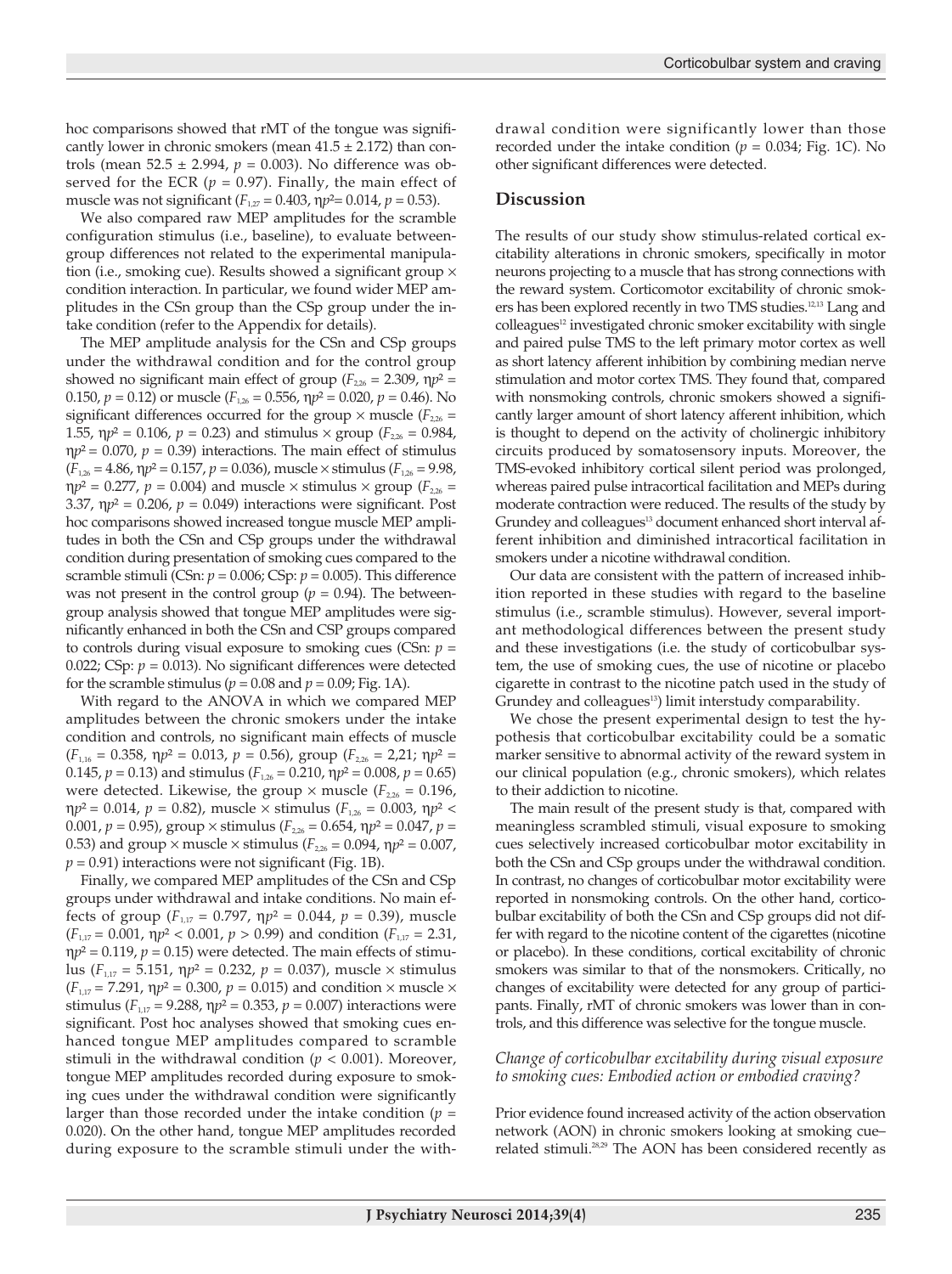closely related to the mirror neuron system. <sup>30</sup> It is assumed that via this system, visual perception of an action elicits an internal simulation of the same action. <sup>28</sup> Hence, the exposure to smoking cues may automatically trigger action simulation processes of motor representations in chronic smokers that are inherently involved in the execution of the smoking action. In line with this suggestion, one could hypothesize that the exposure to smoking cues increases the excitability of the corticobulbar system owing to a simulation of a tongue action (probably the action of "sucking up"), which is mediated by the motor "requirement" properties of this stimulus. This hypothesis is in accordance with studies documenting enhanced MEP amplitudes while looking at objects that are graspable or pinchable.<sup>31,32</sup>

However, our results require an alternative interpretation. First, enhanced corticobulbar motor excitability in the withdrawal condition disappeared immediately after participants



**Fig. 1:** Motor excitability in chronic smokers and nonsmoking controls. **(A)** Interaction between motor evoked potentials (MEPs) and visual cue factors in the nicotine withdrawal condition*.* Histograms show that in chronic smokers, but not controls, tongue MEPs were significantly enhanced during the presentation of smoking cues compared to scrambled stimuli. No effect was reported for the extensor carpi radialis (ECR) MEPs in chronic smokers or for both tongue and ECR MEPs in the control group. **(B)** Interaction between muscle and visual cue factors in the nicotine intake condition*.* Histograms show no difference in the excitability of both tongue and ECR muscles among the groups during the exposure to visual cues (smoking cue v. scrambled stimulus). **(C)** Condition × muscle × stimulus interactions in chronic smokers under withdrawl and intake conditions*.* Histograms show enhanced tongue muscle excitability under the withdrawal condition during the exposure to smoking cues compared to scrambled stimuli. This difference disappeared after participants smoked a nicotine or placebo cigarette (i.e. intake condition). Moreover, tongue MEPs during exposure to smoking cues were significantly enhanced under the withdrawl condition compared to the intake condition. Conversely, tongue MEPs during the exposure to scrambled stimuli were significantly reduced under the withdrawl condition compared to the intake condition. The ECR MEP amplitudes were identical in both the withdrawal and intake conditions*.* Raw MEPs were converted to *z* scores. Vertical bars indicate standard error of mean. \**p* < 0.05.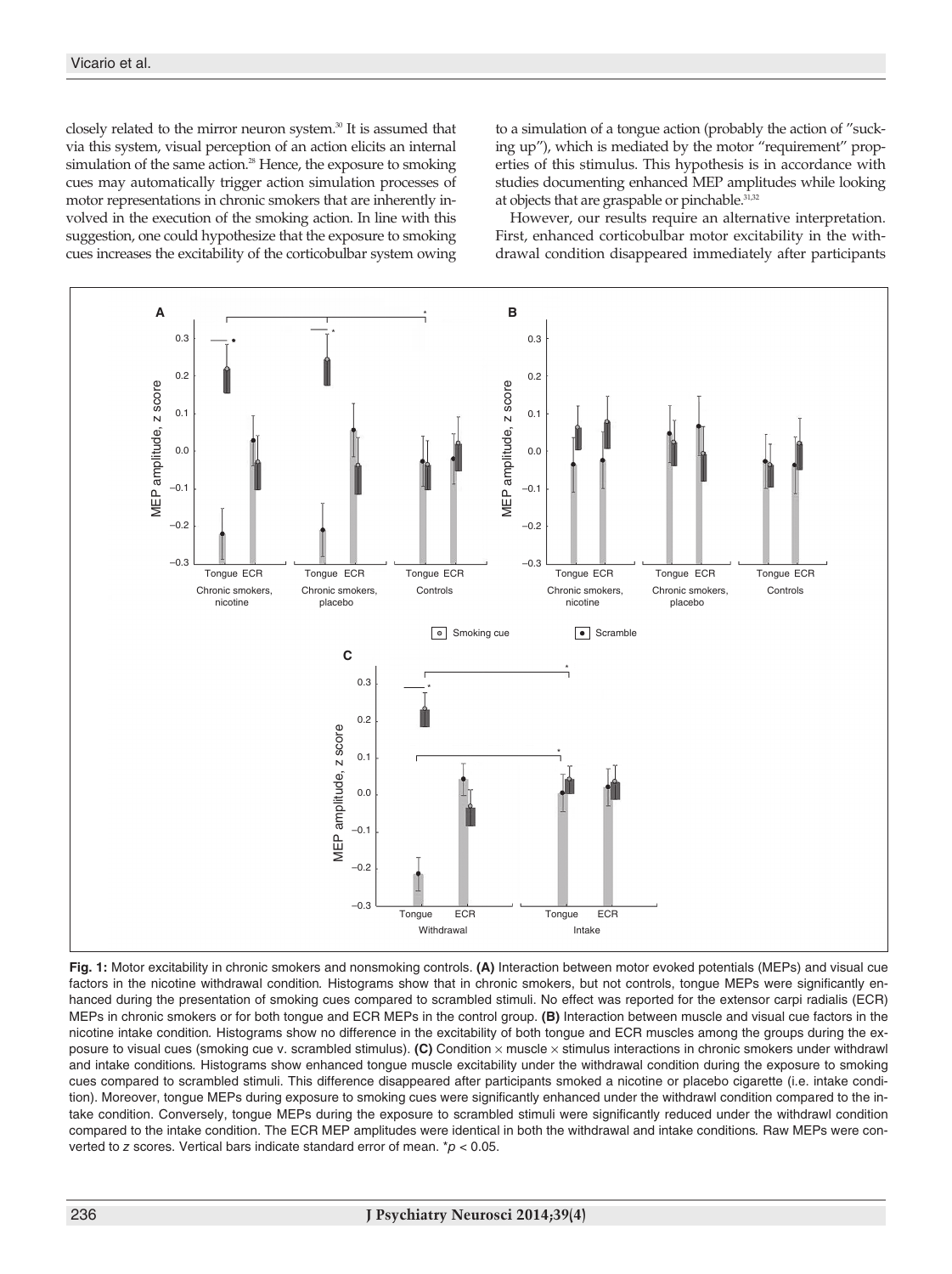smoked a cigarette (nicotine or placebo). This effect can hardly be explained by the action simulation hypothesis induced by the motor "potential" (i.e. affordance 32) of the smoking cue. In fact, if this were the case, the implied action associated with the cigarette stimulus would not disappear from the motor repertoire of chronic smokers after they smoked a cigarette. Moreover, no alteration of corticobulbar excitability took place in the control group, although all participants recognized the presented stimulus and the related motor action.

Second, ECR excitability was not altered in any of the groups via cue exposure. Arm muscles are directly involved in the execution of a smoking action (i.e., the movement of the hand that leads the cigarette to the mouth); therefore, according to the action simulation hypothesis, we should have found facilitation of the ECR muscle.

Finally, the TMS studies<sup>31,32</sup> that provide evidence for MEP facilitation during exposure to physical properties of objects have shown that this motor enhancement happens in a very early phase (200–300 ms from stimulus onset), whereas longer intervals were reported to have no effect.<sup>32</sup>

Therefore we suggest that the enhanced corticobulbar excitability of chronic smokers might closely reflect the physiological status of craving for nicotine during withdrawal. This hypothesis is supported by studies suggesting a direct link between the tongue muscle representation and the reward system network. As already discussed in the introduction, the hypoglossal nucleus and NTS, 2 key structures of the corticobulbar tract functionally implicated in both motor and sensorial activities related to the mouth region, are sensitive to nicotine. 14,16 Accordingly, one could hypothesize that the enhanced sensitivity to smoking cues under the withdrawal condition, which may reflect physiological craving for nicotine, is mapped onto the corticobulbar system following somatotopic rules that fit with the reward-encoding properties of this anatomical pathway. A study by Wang and colleagues<sup>33</sup> supports this craving embodiment hypothesis of corticobulbar MEP facilitation. In fact, abstinence in smokers increased craving and regional cerebral blood flow in the OFC, a key area of the reward system that directly connects to cortical tongue muscle representations $17$  in the Saguinus fuscicollis monkey.

Alternatively, one could explain this pattern of hyperexcitability as a phenomenon of action simulation related to the reward contingency of the smoking cue stimuli owing to the withdrawal condition. This account would explain why the tongue MEP amplitudes were selectively enhanced during the withdrawal condition. These 2 hypotheses could also explain why we found a modulation of MEP amplitudes at an onset time (1100–1300 ms after visual cue exposure) that may be considered too late for the detection of an action simulation induced by the physical properties of a stimulus. $^{32}$ 

We propose that the enhanced corticobulbar motor excitability can be interpreted as a physiological derivative of craving for cigarette consumption. We speculate that craving positively correlates with corticobulbar excitability because it is increased under high-craving withdrawal conditions, but normalized after cigarette consumption.

An alternative potential explanation for the reduced tongue MEP amplitudes after smoking a nicotine or placebo cigarette is a simple habituation effect of repeating the experiment. However, we believe this possibility is unlikely since a reduction of MEP amplitudes was selectively detected for the tongue but not the ECR muscle, and habituation should have no selective impact on specific muscle representations.

#### *Corticobulbar excitability as a somatic marker to monitor the effect of placebo on the reward system*

Beyond the impact of nicotine-containing cigarettes on corticobulbar excitability, the impact of the placebo cigarette on the same system is intriguing. To the best of our knowledge this study is the first showing that corticomotor excitability is sensitive to placebo treatment. Neuroimaging studies have shown an impact of placebo on the reward system network. 34 For example, placebo is able to affect reward system regions, such as the cingulate cortex, the insula and the ventral striatum, <sup>35</sup> which are also activated by nicotine consumption. <sup>15</sup> The tongue MEP normalization following placebo makes it improbable that this pattern is caused by nicotine. It might, however, reflect the satisfaction derived from the habit of smoking and/or the expectation of receiving a drug compound.

#### *Limitations*

The main limitation of the present study is the fact that the experiments were conducted in 2 different laboratories, which might represent an important source of variability owing to the presence of 2 researchers and the use of different devices for testing the placebo group. However, the presence of the same investigator in all experimental sessions ensured the maintenance of similar experimental settings for all participants. This includes electrode montage, the procedure for identifying the optimal scalp position for TMS and determining rMT.

Other limitations include the relatively small number of participants and the absence of data on the intensity of cravings in chronic smokers. Information on craving intensity would have made a more detailed identification of the association between craving and cortical excitability possible. Moreover, the placebo cigarettes had a peppermint flavour, while the nicotine cigarettes had no flavour. However, because nicotine and placebo cigarettes had similar effects on excitability, this factor seems to have had no major impact on our results. Finally, the control sample was tested only once, and a single blinded protocol (only participants were blinded) was adopted.

## **Conclusion**

In chronic smokers, corticobulbar excitability might embody a neural marker linking neural processes related to nicotine craving and intake with motor output. Our results suggest that the reported modulations of corticobulbar excitability under intake conditions are not related to a specific compound (i.e. nicotine), but probably reflect the experience of gratification induced by craving-reducing behaviour.

Our study is relevant to addiction research. It suggests a possible clinical potential of this method for diagnostic purposes. Specifically, excitability of tongue muscle representations might